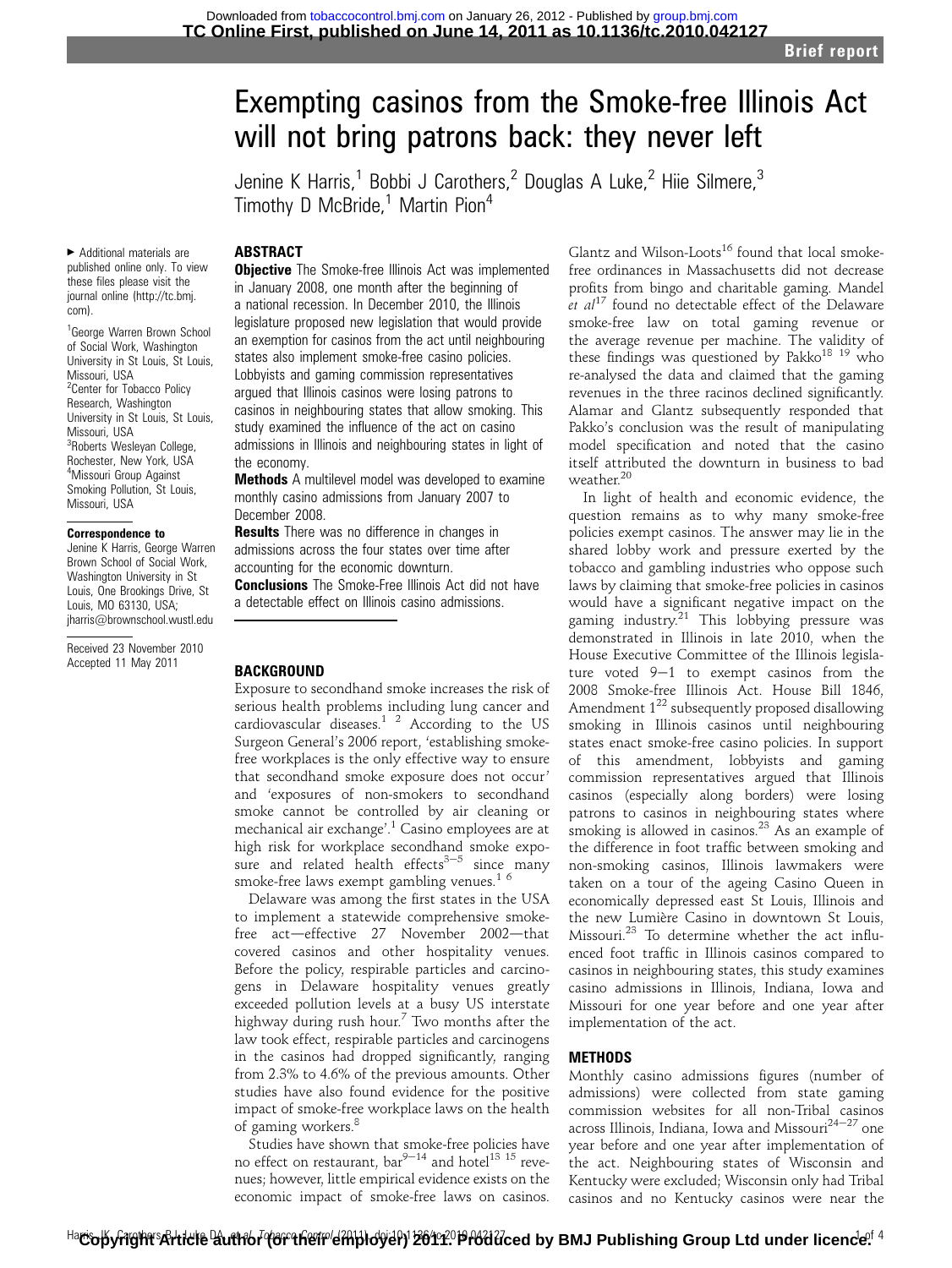# Brief report

Illinois border. To account for the concurrent recession, two state-level monthly economic indicators were collected from the Federal Reserve of St Louis website: number of single family building permits and state unemployment rate.<sup>28</sup> These two indicators are considered among the most influential economic indicators in the USA.29 Building permits are a leading indicator that will begin to fall (or climb) prior to a change in the greater economy; unemployment rate is a lagging indicator that will not begin to drop (or climb) until one or two quarters after an economic shift. Although unemployment lags, it has very high market sensitivity.<sup>29</sup> Building permits have only moderate market sensitivity, but the housing market is so closely tied to the economy that experts believe housing is the most reliable indicator of economic activity.29 30 Economic indicators were particularly important for this study because the implementation of the Smoke-free Illinois Act in January 2008 coincided with the beginning of an economic recession in December 2007. Like other recessions in US history, this recession began with trouble in the housing sector, indicating that a housing measure was necessary to accurately capture the recession.<sup>31</sup><sup>3</sup>

To examine differences in admissions patterns near the Illinois border, casinos within 10 miles of the border were categorised as border casinos. Time was included as a continuous variable representing the month of the study with respect to the implementation of the act. The variable began with month  $-12$ (January 2007) and ended with month 11 (December 2008); January 2008 was coded as month 0, the first month of the act. The act was included as a binary variable with the value of zero for 2007 and the value of one for 2008.

Because Missouri reports admissions differently from Illinois, Indiana and Iowa, admissions z-scores were calculated using the

mean and SD of admissions within each state over the entire time of the study and were used as the outcome. Indiana, Illinois and Iowa measured admission by turnstile count; every entry through the turnstile counted as one admission. This method did not track separate admissions for each individual-for example, if one individual entered the casino, exited half an hour later and re-entered, two admissions were counted. For Missouri, admission was measured by a combination of turnstile count and time spent on the casino floor. Before entering a casino floor in Missouri, individuals were required to obtain an identification card that was used to track the amount of time spent on the floor. One admission was counted for every 2 hours, plus additional passes through the turnstile during that time period. For example, if one individual spent 4 hours on the floor and left and re-entered during that time, three admissions were counted. Average monthly admissions for the entire two-year study period by state were:  $144\,270$  (SD=55 699) for Illinois; 117 299 (SD=62 786) for Iowa; 200 218 (SD=89 288) for Indiana; and 366 128 (SD=245 114) for Missouri.

A longitudinal model was built to examine the changes in casino admissions over time across the four states. The model sought to explain admissions based on implementation of the act, time and location (border/non-border), while accounting for unemployment rate and building permits (in 100s). We built the model in steps. First, we sought to determine the extent of autocorrelation in the data given that casinos were measured every month and monthly measures on the same casino are likely to correlate.<sup>33</sup> This process entailed comparing a null model that did not account for auto-correlation and a model which included a first order auto-correlation structure for the within-subject error terms. From the model with auto-correlation specified, we

Figure 1 (A) and (B) show two economic indicators over time across the four states: (A) Single family building permits, and (B) state unemployment rates. (C) and (D) demonstrate (C) the mean observed casino admissions, and (D) the mean predicted casino admissions based on the final model over time across the states. The vertical in the centre of each chart line represents the implementation of the 2008 Smokefree Illinois Act. All data presented in (A), (B) and (C) are unadjusted (raw data).



2 of 4 Harris JK, Carothers BJ, Luke DA, et al. Tobacco Control (2011). doi:10.1136/tc.2010.042127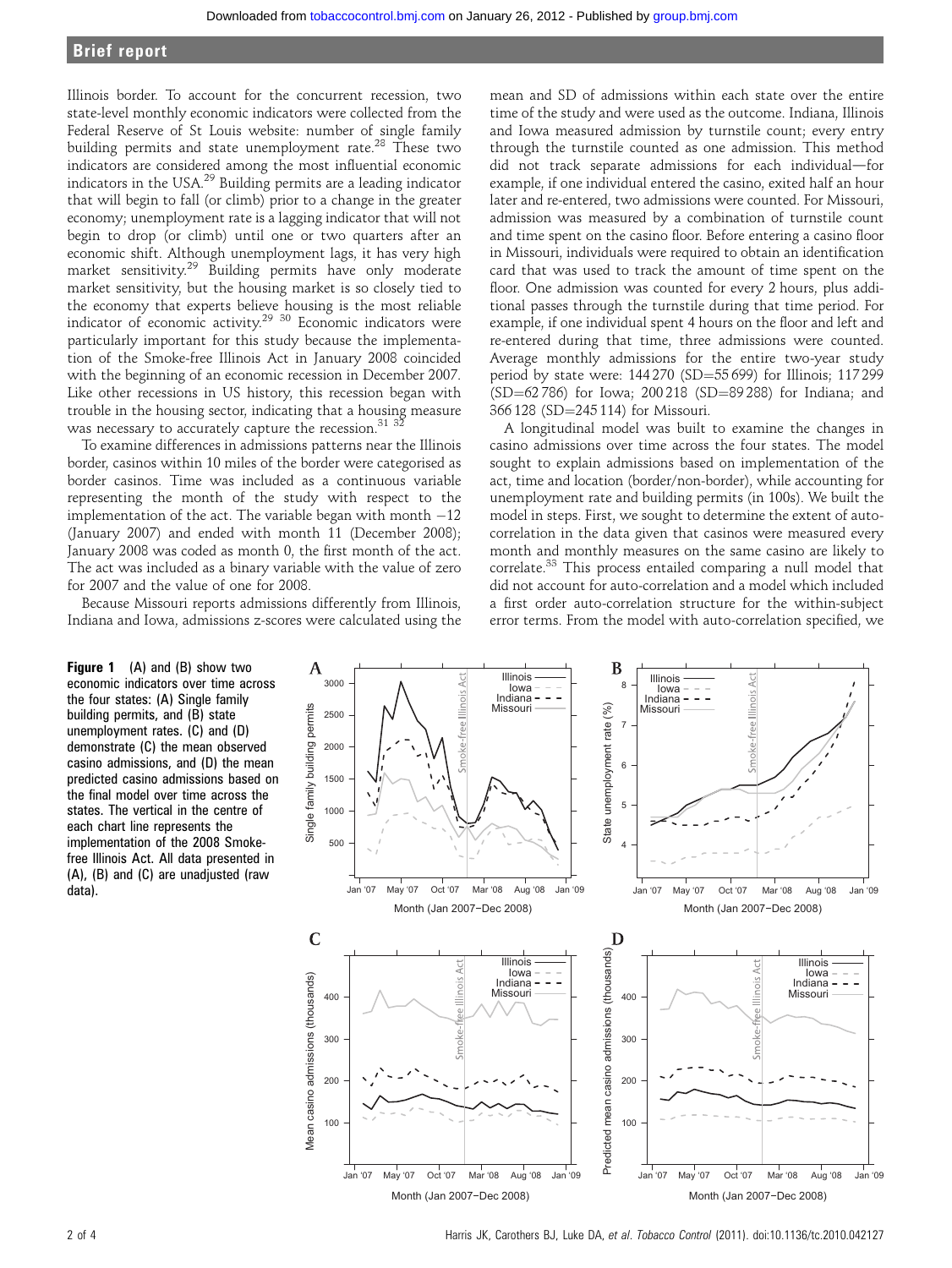determined the magnitude of the correlation  $(\Phi)$  which ranges from 0 to 1, with one being perfectly correlated within-subject error terms. Following  $Fox<sup>33</sup>$  we also compared the fit statistics between the two null models to determine which of the two models better fitted the data. We found extensive auto-correlation (**Φ**=0.63) with the model accounting for auto-correlation<br>(p<0.01) having a better fit.<sup>33</sup> In addition, using the selected null model, we examined the amount of variation in admissions accounted for by grouping variable (casino). In the null model allowing for auto-correlation, we found a high amount of variability accounted for by the casino grouping variable  $(ICC=0.90)$ . We proceeded with a two-level model allowing first order auto-correlation. A post-hoc power analysis indicated that our model had adequate power  $(1-\beta=0.95)$  to detect an effect size of 0.05 or greater given the sample size.

Building on the null model, we developed a baseline model including time and economic variables (model 1). Next we examined whether the act influenced states differently by adding the act and state to the model as main effects (model 2) and then adding all two-way (model 3) and three-way interactions (model 4) between the act, state and time. Finally, we examined interactions between state, the act and location to test whether border casinos in Illinois would experience greater reductions in admissions following the implementation of the act than non-border casinos (model 5). The full model (model 5) tested was:

 $Z(admissions)<sub>ii</sub> = \gamma + \gamma(unemployed)$ unemployment)<sub>i</sub> +  $\gamma(building)<sub>i</sub>$ 

 $+\gamma(\text{Act})_{j}+\gamma(\text{state})_{j}+\gamma(\text{border})_{j}+\gamma(\text{state})_{j}(\text{Act})_{j}$ 

 $+\gamma(\text{state})_{\text{j}}(\text{border})_{\text{j}}+\gamma(\text{Act})_{\text{j}}(\text{border})_{\text{j}}+\gamma(\text{state})_{\text{j}}(\text{Act})_{\text{j}}(\text{border})_{\text{j}}$ 

 $+\gamma(\mathrm{month})_{ij} + \gamma(\mathrm{Act})_{j}(\mathrm{month})_{ij} + \gamma(\mathrm{state})_{j}(\mathrm{month})_{ij}$ 

 $+\gamma\text{(border)}_{j}\text{(month)}_{ij}+\gamma\text{(state)}_{j}\text{(Act)}_{j}\text{(month)}_{ij}$ 

 $+\gamma(\text{state})_{\text{j}}(\text{border})_{\text{j}}(\text{month})_{\text{ij}} + \gamma(\text{Act})_{\text{j}}(\text{border})_{\text{j}}(\text{month})_{\text{ij}}$ 

 $+\gamma(\text{state})_j(\text{Act})_j(\text{border})_j(\text{month})_{ij} + u_{0j} + u_{1j}(\text{month})_{ij} + r_{ij}$ 

where the subscript  $i$  represents time,  $j$  represents casino,  $u$ represents unmodelled level-2 (casino-level) error and r represents error at level-1. The equation above (model 5) was simplified for interpretation; state was included as a set of dummy variables. Model fit was assessed using the Aikake and Bayesian information criteria (AIC and BIC). The AIC and BIC are relative measures of lack of fit (smaller is a better fit) and are used to compare nested models.<sup>34</sup> R version 2.12-1 was used for analyses.<sup>35</sup>

#### RESULTS

Illinois experienced a steeper recession than neighbouring states, which is demonstrated in figure 1 by the solid black line representing Illinois in panels A and B. Figure 1A shows that Illinois had the greatest decline in single family building permits from January 2007 to December 2008. In addition, figure 1B shows that Illinois also had a steep increase in unemployment over the two-year period. Of the five models tested, model 1 including only time and economic indicators was the best fit; the statistical form of the model and the coefficients are shown below. Building permits was the only significant predictor in this accepted model. Figure 1C and D show observed admissions and predicted admissions based on this accepted model across the four states over the study period. A table showing coefficients for all five models tested is available as an online supplement (table 1).

Equations A and B gives the accepted model explaining standardised casino admissions across Illinois, Indiana, Iowa and Missouri in 2007 and 2008.

A. The accepted statistical model

$$
\begin{aligned} Z(\text{admissions})_{ij} &= \gamma + \gamma(\text{un employment})_j + \gamma(\text{building})_j \\ &+ \gamma(\text{month})_{ij} + u_{0j} + u_{1j}(\text{month})_{ij} + r_{ij} \end{aligned}
$$

B. The accepted model with coefficients  
\n
$$
Z(\text{admissions})_{ij} = -0.25 - 0.002(\text{un employment})_{ij} + 0.03(\text{building})_{j} - 0.001(\text{month})_{ij}
$$

#### **CONCLUSION**

The implementation of the Smoke-free Illinois Act in January 2008 coincided with the beginning of a national economic recession in December 2007. When economic conditions were accounted for, casino admissions in Illinois did not decline significantly relative to neighbouring states, nor did admissions increase in neighbouring states. Reductions reported in revenues in Illinois casinos are therefore not due to patrons leaving Illinois casinos for neighbouring states where they could smoke. This study contributes to the understanding of how comprehensive smoke-free policies influence casino business; additional studies should examine the relation between casino admissions and revenues in light of economic conditions and smoke-free policy.

**Funding** A portion of this study was funded by the Missouri Group Against Smoking **Pollution** 

**Contributors** All identified authors contributed to the development of this research brief.

Provenance and peer review Not commissioned; externally peer reviewed.

#### REFERENCES

- 1. United States, Public Health Service, Office of the Surgeon General. The Health Consequences of Involuntary Exposure to Tobacco Smoke: A Report of the Surgeon General. Rockville, MD: US Dept. of Health and Human Services, Public Health Service, Office of the Surgeon General, 2006.
- **California Environmental Protection Agency.** Office of Environmental Health Hazard Assessment. Health Effects of Exposure to Environmental Tobacco Smoke: Final Report. Sacramento, CA: The Office, 1997.
- Wakefield M, Cameron M, Inglis G, et al. Secondhand smoke exposure and respiratory symptoms among casino, club, and office workers in Victoria, Australia. J Occup Environ Med 2005;47:698-703.
- 4. Trout D, Decker J, Mueller C, et al. Exposure of casino employees to environmental tobacco smoke. J Occup Environ Med 1998; 40:270-6.
- Anderson KE, Kliris J, Murphy L, et al. Metabolites of a tobacco-specific lung carcinogen in non-smoking casino patrons. Cancer Epidemiol Biomarkers Prev  $2003; 12:1544-6.$
- 6. **Davis RM.** Exposure to environmental tobacco smoke-identifying and protecting those at risk.  $JAMA$  1998; 280:1947-9.
- Repace J. Respirable particles and carcinogens in the air of Delaware hospitality venues before and after a smoking ban. J Occup Environ Med 2004;46:887-905.
- 8. Larsson M, Boëthius G, Axelsson S, et al. Exposure to environmental tobacco smoke and health effects among hospitality workers in Sweden-before and after the implementation of a smoke-free law. Scand J Work Environ Health 2008;34:267-77.
- Glantz SA, Smith LR. The effect of ordinances requiring smoke-free restaurants on restaurant sales. Am J Public Health  $1994;84:1081-5$ .
- 10. Glantz SA, Smith LR. The effect of ordinances requiring smoke-free restaurants on restaurant sales. (vol 84, pg 1081, 1994). Am J Public Health 1997;87:1729-30.
- 11. Sciacca JP, Ratliff MI. Prohibiting smoking in restaurants: effects on restaurant sales. Am J Health Promot  $1998; 12:176-84$ .
- 12. **Bartosch WJ,** Pope GC. The economic effect of smoke-free restaurant policies on restaurant business in Massachusetts. J Public Health Manag Pract 1999;5:53-62.
- 13. Hyland A, Cummings KM, Nauenberg E. Analysis of taxable sales receipts: was New York City's Smoke-Free Air Act bad for restaurant business? J Public Health Manag Pract 1999;5:14-21.
- 14. Glantz SA. Smoke-free restaurant ordinances do not affect restaurant business. Period. J Public Health Manag Pract 1999;5:vi-ix.
- 15. Glantz SA, Charlesworth A. Tourism and hotel revenues before and after passage of smoke-free restaurant ordinances. JAMA 1999;281:1911-18.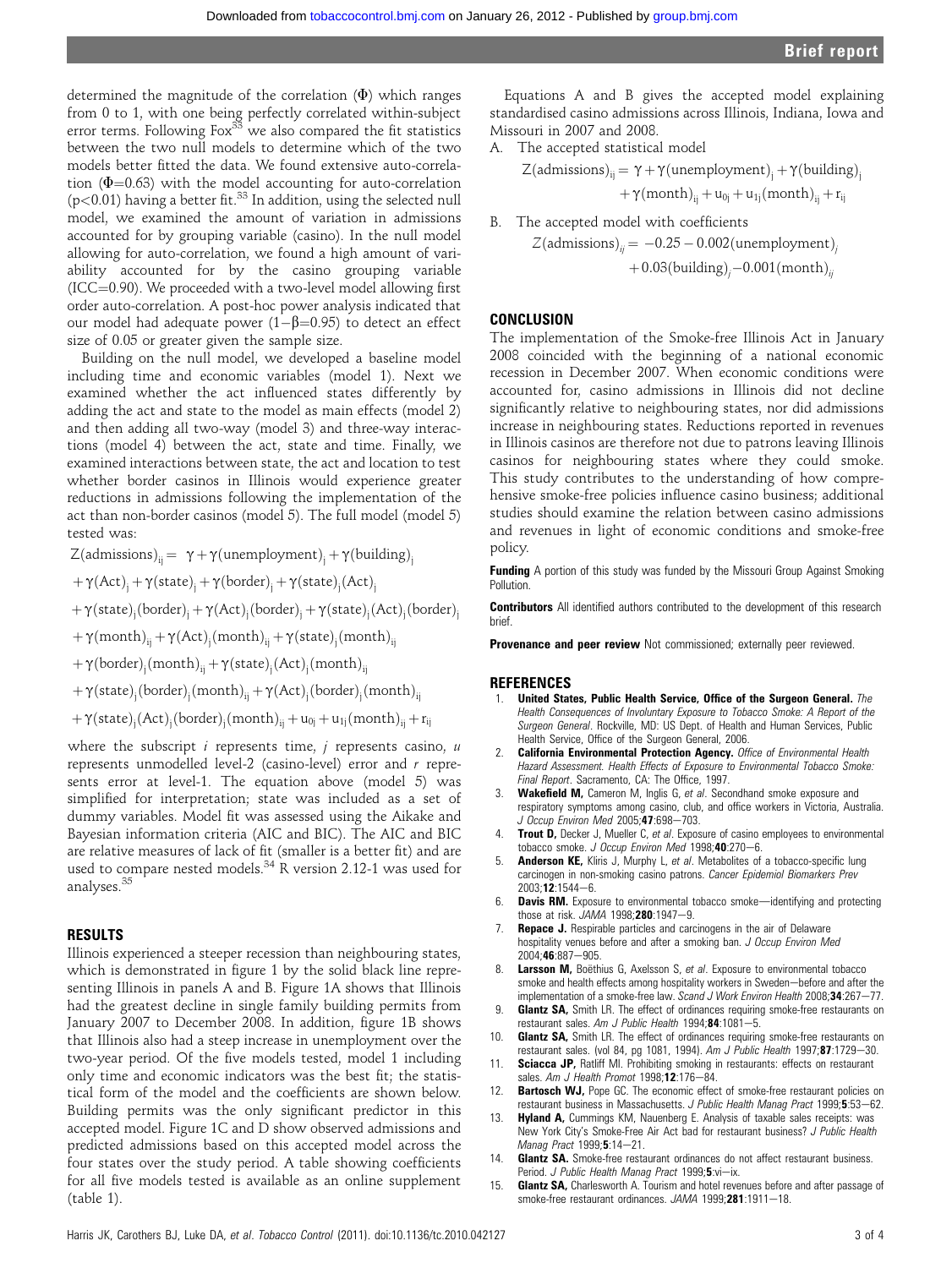### Brief report

- 16. Glantz SA, Wilson-Loots R. No association of smoke-free ordinances with profits from bingo and charitable games in Massachusetts. Tob Control 2003;12:411-13.
- 17. **Mandel LL,** Alamar BC, Glantz SA. Smoke-free law did not affect revenue from gaming in Delaware. (vol 14, pg 10, 2005). Tob Control 2005;14:10-12.
- 18. Pakko MR. Smoke-free law did affect revenue from gaming in Delaware. Tob  $Control$  2006; 15:68-9.
- 19. Pakko MR. No smoking at the slot machines: the effect of a smoke-free law on Delaware gaming revenues. Appl Econ 2008;40:1769-74.
- 20. **Alamar B**, Glantz S. Smoke-free law did affect revenue from gaming in Delaware. Authors' response to M R Pakko. Tob Control 2006;15:68-9.
- 21. **Mandel LL,** Glantz SA. Hedging their bets: tobacco and gambling industries work against smoke-free policies. Tob Control 2004;13:268-76.
- 22. **Burke DJ.** Amendment to house bill 1846, HB1846, 96th Illinois General Assembly, 2009. http://ilga.gov/legislation/fulltext.asp?DocName=09600HB1846ham001  $66A = 966S$ essionId $=766D$ ocTypeId $=$ HB&LegID $=436336D$ ocNum $=18466G$ AID $=$  $10@Session = (accessed 12 Nov 2010).$
- 23. McDermott K. Illinois Pondering Returning Smoking to Casinos. Stltodaycom. St. Louis, MO: St. Louis Post-Dispatch, 2010.
- 24. Iowa Racing and Gaming Commission. Statistical Information. Des Moines, IA: Iowa Racing and Gaming Commission, 2010.
- 25. Indiana Gaming Commission. Monthly Revenue. Indianapolis, IN: Indiana Gaming Commission, 2010.
- 26. **Illinois Gaming Board.** Monthly Reports, Springfield, IL: Illinois Gaming Board, 2010.
- 27. Missouri Gaming Commission. Financial Reports for Riverboat Gaming. Jefferson City, MO: Missouri Gaming Commission, 2010.
- 28. Federal Reserve Bank of St. Louis. Federal Reserve Economic Data. 2010. http:// research.stlouisfed.org/fred2/ (accessed 21 Oct 2010).
- 29. **Baumohl B.** The Secrets of Economic Indicators: Hidden Clues to Future Economic Trends and Investment Opportunities. 2nd edn. Upper Saddle River, NJ: Wharton School Pub, 2008.
- 30. Leamer EE. Housing is the business cycle. In: NBER Working Paper Series, ed. Proceedings, Federal Reserve Bank of Kansas City, 2007:149-233.
- 31. Feldstein MS. Housing, credit markets and the business cycle. NBER Working Paper Series, Vol. w13471, 2007. Available at SSRN: http://ssrn.com/ abstract=1019471.
- **Baker D.** Recession looms for the US economy in 2007. In: Center for Economic and Policy Research, ed. Washington, DC. 2006. http://www.cepr.net/documents/ publications/forecast\_2006\_11.pdf.
- 33. Fox J. An R and S-Plus Companion to Applied Regression. Thousand Oaks, CA: Sage Publications, 2002.
- 34. **Luke DA.** *Multilevel Modeling.* Thousand Oaks, CA: Sage Publications, 2004.<br>35. **B. Development Core Team** *B: A Lappuage and Environment for Statistical*
- **R Development Core Team.** R: A Language and Environment for Statistical Computing. Vienna, Austria: R Foundation for Statistical Computing, 2010.